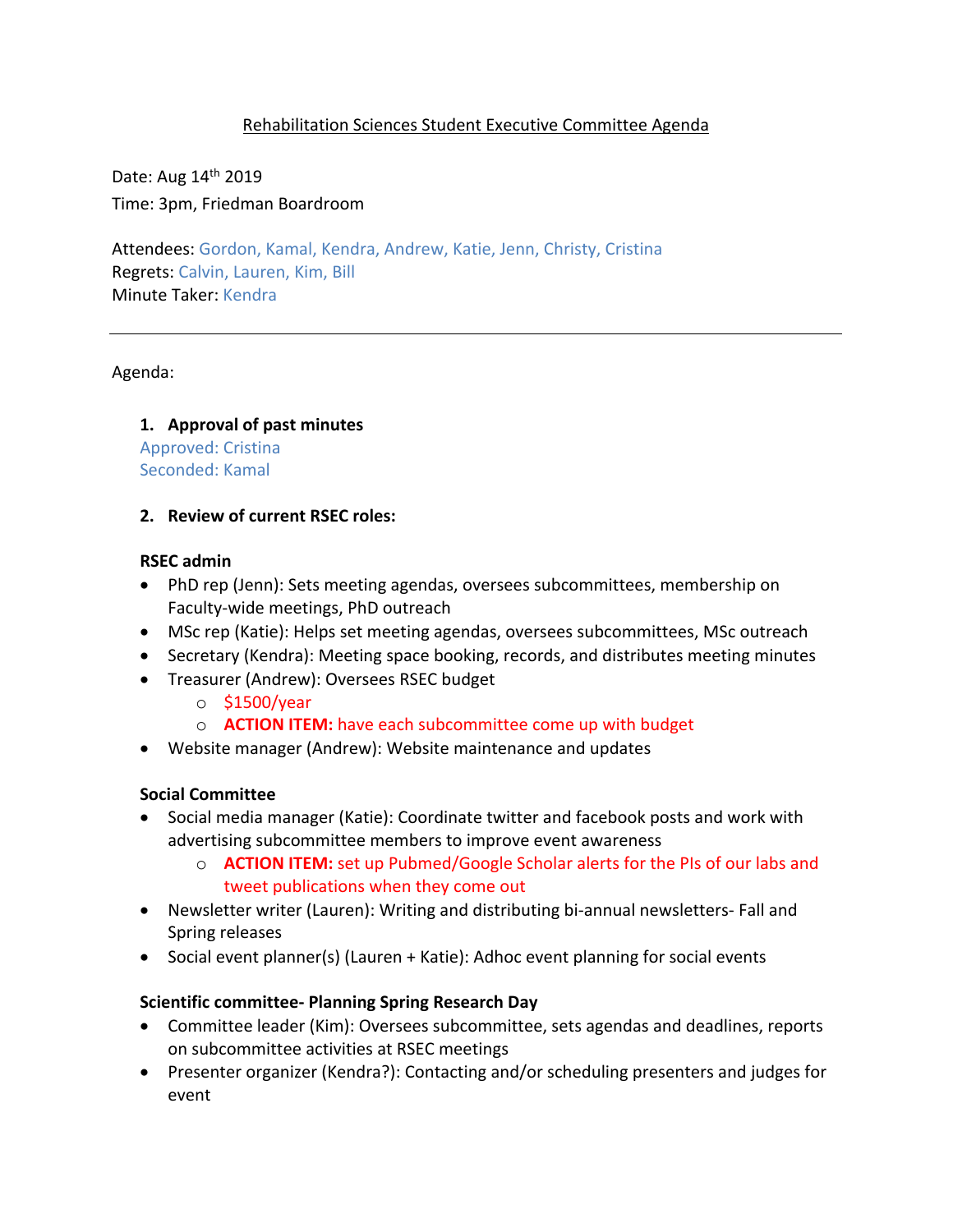- Event logistics and attendee registration (Kamal?): Booking the space, booking food, organizing attendee registration
- Advertising: Advertising prior to event, sending registration reminders, and communication with attendees before event
- Might need additional roles (e.g., judges, scoring etc.) and change duties of each role
- Venue: VGH/iCord (Lauren or Kim to book space when a date is set)

# **Professional development committee- Planning Fall professional development events**

- Committee leader (Gordon): Oversees subcommittee, sets agendas and deadlines, reports on subcommittee activities at RSEC meetings
	- o Taking over Tapestry talks from Jesse
	- o **ACTION ITEM:** find speaker for September/October
- Presenter organizer (Cristina): Contacting and/or scheduling presenters for events
- Event logistics and attendee registration (Christy): Booking the space, booking food, organizing attendee registration
- Advertising (Gordon/Katie): Advertising prior to event, sending registration reminders, and communication with attendees before event

**New members (September):** new MSc student, two PhD, post doc (Bill/Gordon might know someone)

- Potential roles: Scientific Committee, Social Committee
- **ACTION ITEM:** send out email on email list (once it is back up)

# **3. Confirm our regular RSEC meeting time**

Most popular options ( $2^{nd}$  week of each month): Wednesdays at 3pm; Tuesdays at 1pm

- Confirmed date and time is 2<sup>nd</sup> Wednesday of every month from 4-5pm
- **ACTION ITEM:** Kendra to book meeting space for next regular RSEC meeting

# **4. Professional Development Committee update (Gordon)**

- Update on 1st event in Fall Series- Tri-council award writing workshop Date: September 3rd 1-3pm
- Speaker: Dr. Lara Boyd and Riley (PhD), potentially a post doc too
- Event space: CBH 3<sup>rd</sup> floor, Café and Me to cater
- Optional follow-up feedback session Wednesday September  $11<sup>th</sup>$  from 9:30-11am
- **ACTION ITEM**: clarifying what speakers are talking about (Cristina) o Ideas: talk about how to give good/bad feedback, trade papers
- **ACTION ITEM:** Liaise with Treasurer to allocate funds for event (~15-20 people)
- **ACTION ITEM:** clarify format of follow-up feedback session and any facilitators
	- o Ideas: have people trade proposals and give guided feedback/walk through given feedback in pairs
	- o Ideas: RSEC members and Riley (?) as facilitators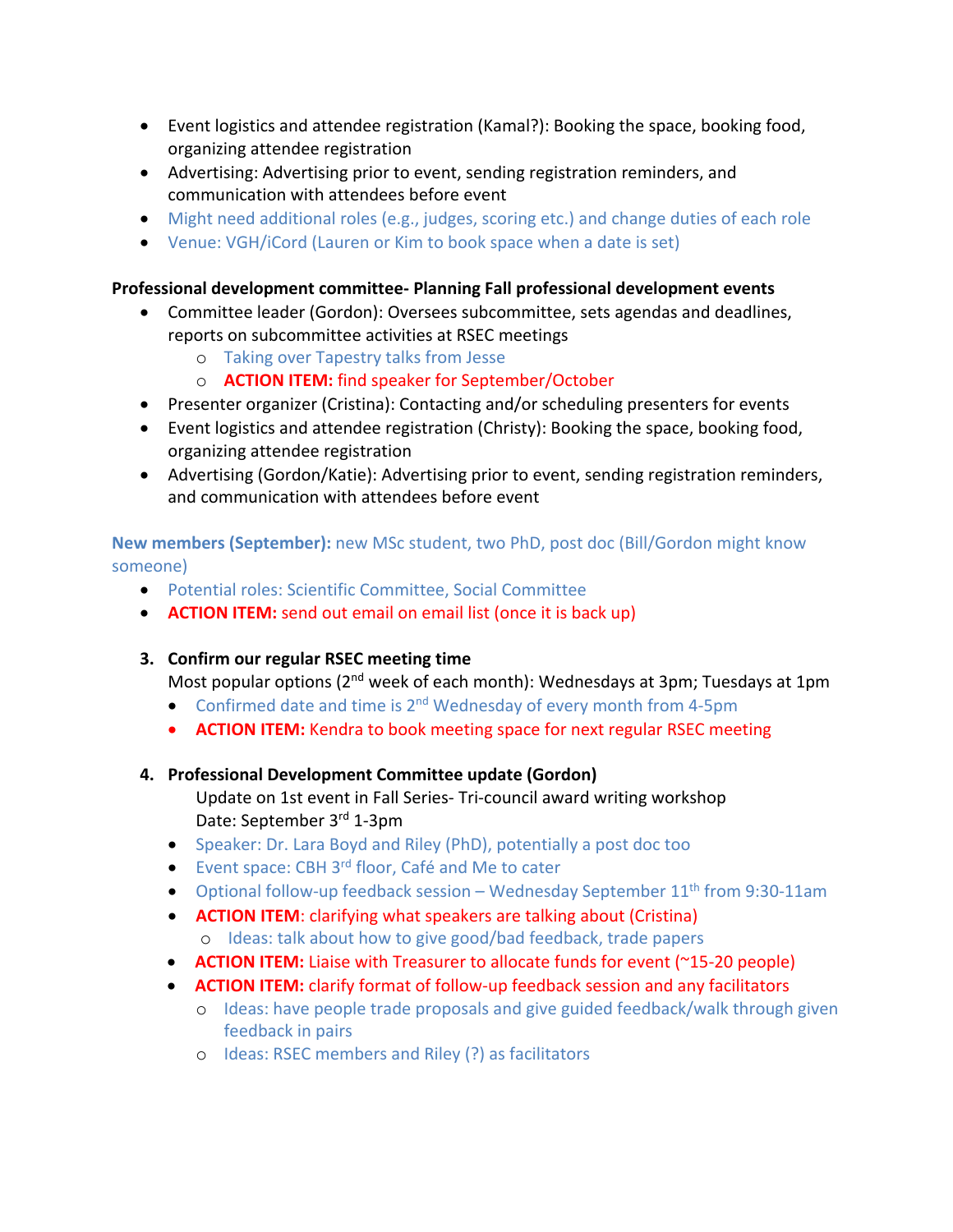• **ACTION ITEM:** Schedule meeting with Bill and have another meeting as a committee to clarify everything above

#### **5. Orientation Day (Bill/Jenn/Social Event Committee)**

Date: Sept 10; 1-4pm

- Need to confirm amount of time RSEC has to speak to incoming students  $(^{210}$ minutes)
	- o **ACTION ITEM:** Katie see if RSEC is invited to lunch
- Social Committee to organize and advertise a post-orientation social event!
	- o Koerner's pub
		- **E ACTION ITEM:** Katie reservation
	- o Beach Day (Friday September 20<sup>th</sup>) at Jericho or Kits at 6 or 7pm bring your own food and drinks
	- o Brewery Hop in October

# **6. GSS membership (Kamal/Cristina)**

Cristina stepping down from role on GSS committee, we need an RSEC representative to replace her

- Kamal is also stepping down as a counselor, but staying on as part of subcommittee
- Overview of commitments: Once a month council meeting  $(3<sup>rd</sup>$  Thursday of every month from 5-8 or 9pm in the Michael Smith Forum. Also sit on subcommittee that meets once a month to make decisions. You can send a proxy member and go observe if you're interested and not a member.
- NB: Good for non-academic/policy work and catered dinner is very good  $\odot$
- **ACTION ITEM**: find a new member by end of October at the latest. If anyone is interested, please email Jenn. If we don't have anyone step up by our next meeting, plan is to send out an email to our mail list to recruit an incoming student.

## **7. GPEC Membership**

Katie to take membership on GPEC committee. This is a standing committee with the Associate Dean of Medicine

## **8. Revising ToR (Jenn)**

- Need to update ToR with new subcommittee structures and organization.
- Any outstanding concerns from committee members with current ToR? None raised by those at the meeting today, but please email Jenn if you have any.
- Changing titles of PhD and MSc rep to President/Vice-president
	- o Rationale (from Bill) unclear what PhD/MSc rep means on CV
	- o Decided at meeting to rename **Chair/co-chair**, who can also brand themselves as PhD/MSc reps. We will still have offsite and post doc reps.
- **ACTION ITEM:** update ToR with above. Jenn, Katie, Kendra, Andrew, Calvin (potentially Logan) to meet to do this. Goal is to have everything amended by end of September.